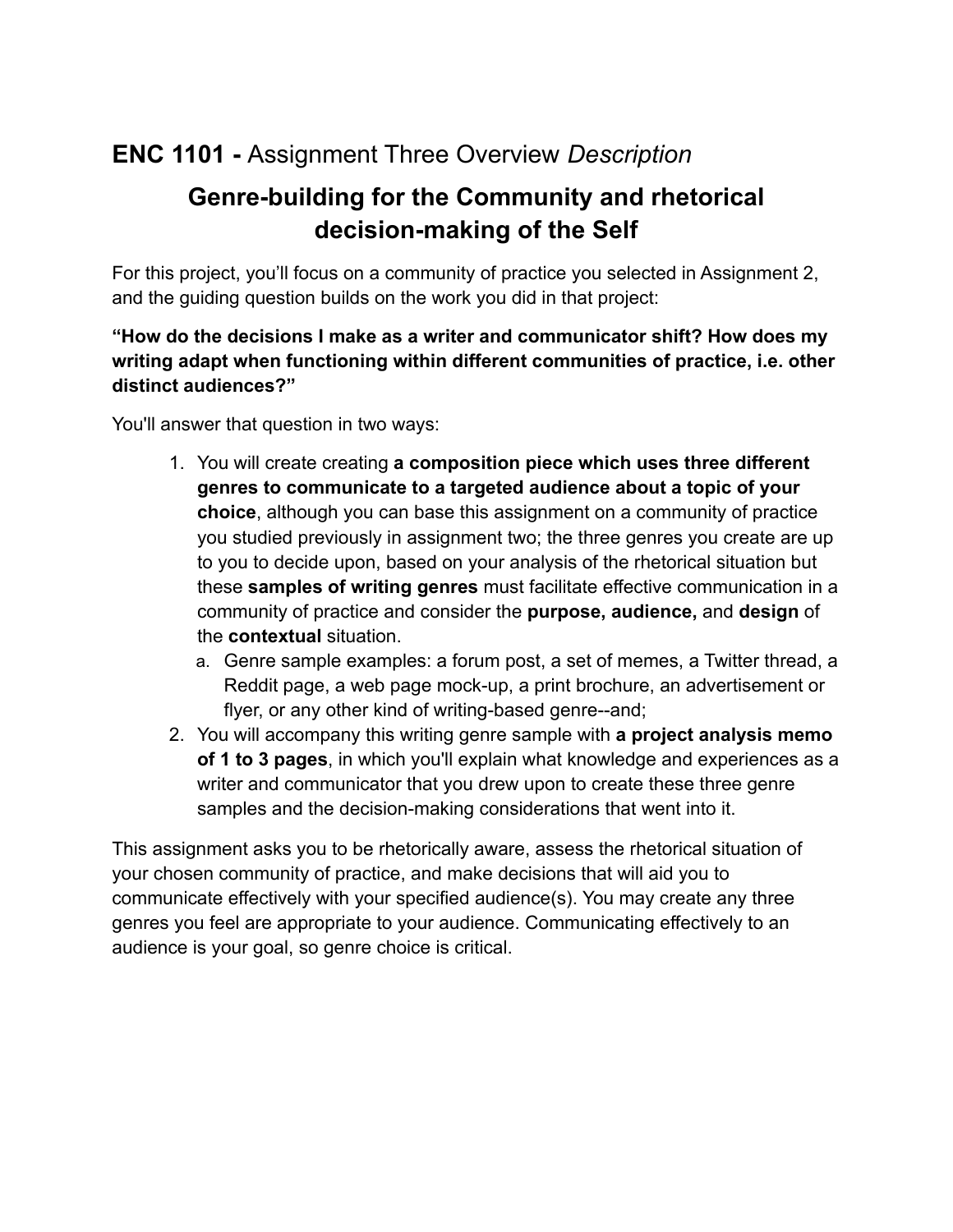### **Project Analysis Memo**

No matter what you write for your community, the key to Project Three is the **1- to 3-page project analysis memo** you will write, explaining your thinking or your writing knowledge behind the development of the samples, how you approached the writing, and the strategy or decisions that went into creating them. This means you will consider:

**Purpose:** What was the motivation behind your communication piece? What message were you trying to share and what rhetorical strategy/ies did you use?

**Audience:** How do you feel this particular audience might react to these genre choices? Why? How did the audience that this genre was intended for affect the overall composition of the message?

**Design**: Did you employ any rhetorical strategies of design to organize the information for your audience, make it more appealing, draw attention, etc.? Elaborate. Do you feel the intended audience affected the organization or presentation of information in any way? Why or how?

You'll also discuss the process of writing your sample genres. This will require you to both pay attention while you're creating and to analyze that creation after you make it. **You will consider your own rhetorical choices of composing text alongside any other design components that facilitate the creation of your chosen genre sample.**

Prior to writing this memo, you'll do a number of exercises that focus on concepts like genre, the conventions of different genres, and how conventions can be used or subverted depending on the situation. Those exercises will help you examine your own processes and decision-making, all of which will also help you write the project analysis.

**Can the genre sample** *really* **be anything?** Yes, you will have to write about your rhetorical decisions, strategic thinking, decision-making, and writing process for 1-3 pages, so make sure you provide yourself with rich contextual detail and consider what exigence you utilized to enact effective communication. And the choice of the genres you choose will aid in your effective or ineffective communication to a chosen audience.

**Can I use something I've already written as my genre sample?** You need to example your real time knowledge application at this moment in the course, so take this opportunity to create something new and see what you've learned. The genre creation sample and project analysis memo should reflect your growing knowledge from previous assignments.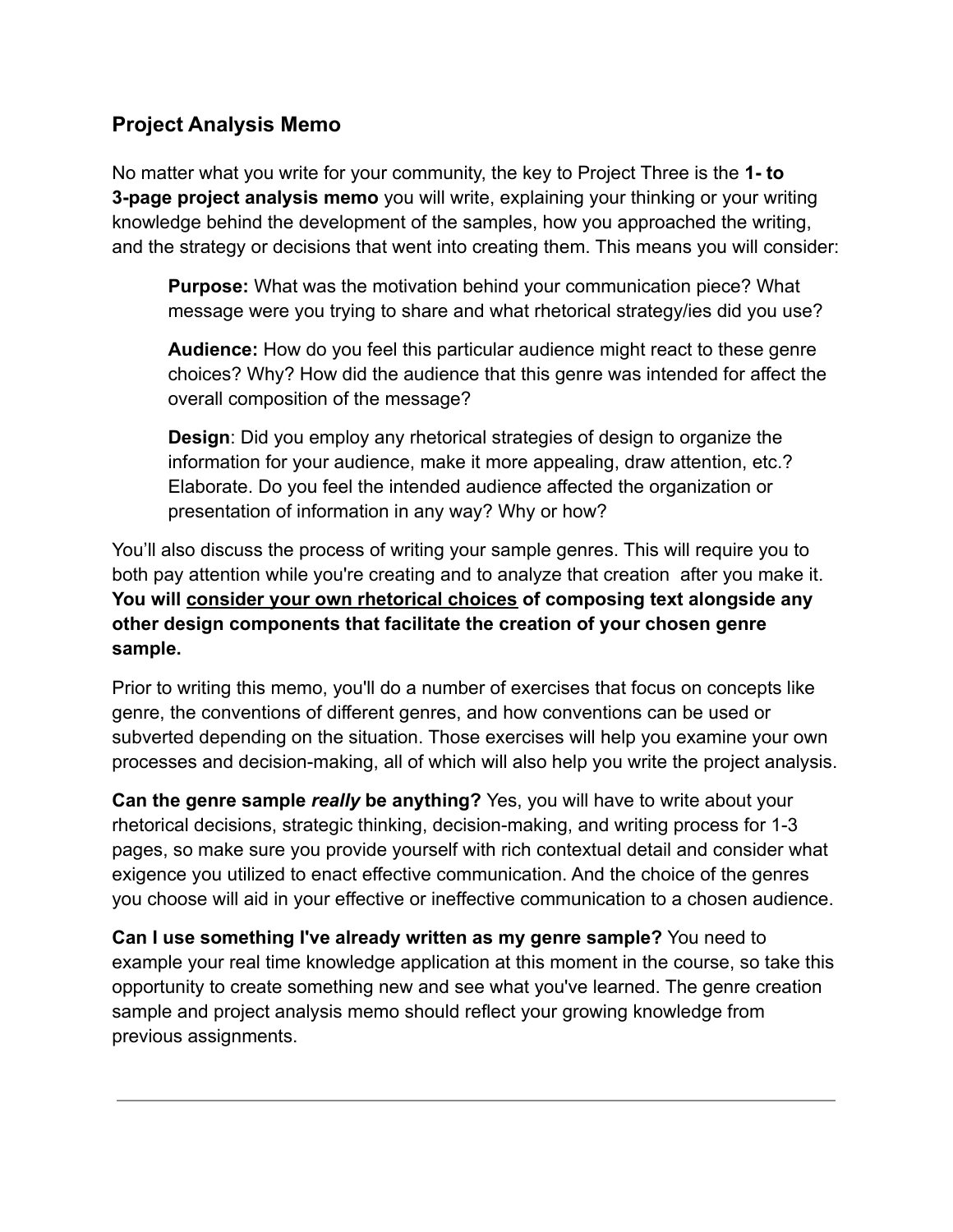## **In-class activity:**

In preparation for **Assignment 3: Genre-building for the Community and rhetorical decision-making of the Self**, your genre creation sample and project analysis memo will be guided by the following question:

### **"How do the decisions I make as a writer and communicator shift? How does my writing adapt when functioning within different communities of practice, i.e. other distinct audiences?"**

In order to understand how a "text" can be broadly defined as any piece of writing designed to convey an informative message to a chosen audience(s) and these similar conventions and specific instances of communication that exist within certain contexts or among groups of people who have like-minded communication goals can be thought of as genres.

Genre can be defined as:

- 1. a *classification scheme*
- 2. a *method* for creating and sustaining communities
- 3. a rhetorical, conceptual tool.

Genres facilitate communication between writers and readers by establishing shared conventions and expectations about *what to say* and *how to say* it in [reoccuring](https://writingcommons.org/section/rhetoric-definition/rhetorical-situation/) [rhetorical situations.](https://writingcommons.org/section/rhetoric-definition/rhetorical-situation/)

### *TASK:*

This exercise is designed to get students thinking about creating genre-based writing while also engaging in collaborative practices; this assignment sets students in a low-stakes environment where they must make decisions on-the-fly and draw upon the strengths of their fellow peers to make the communication possible (simulating potential workplace collaborations).

**Reading:** Have students read this workplace blog from WikiJobs which is relevant, written recently with current workplace environments in mind, and is easy for students to skim the 'big headings' to prepare for the in-class exercise.

Salgado, S. (2022, March 24). *Workplace collaboration skills for 2022*. WikiJobs. <https://www.wikijob.co.uk/interview-advice/competencies/collaboration-skills>

**Exercise:** Students will create a brief piece of communication in class through collaboration in groups of 3-4 to craft an effective genre for communication of a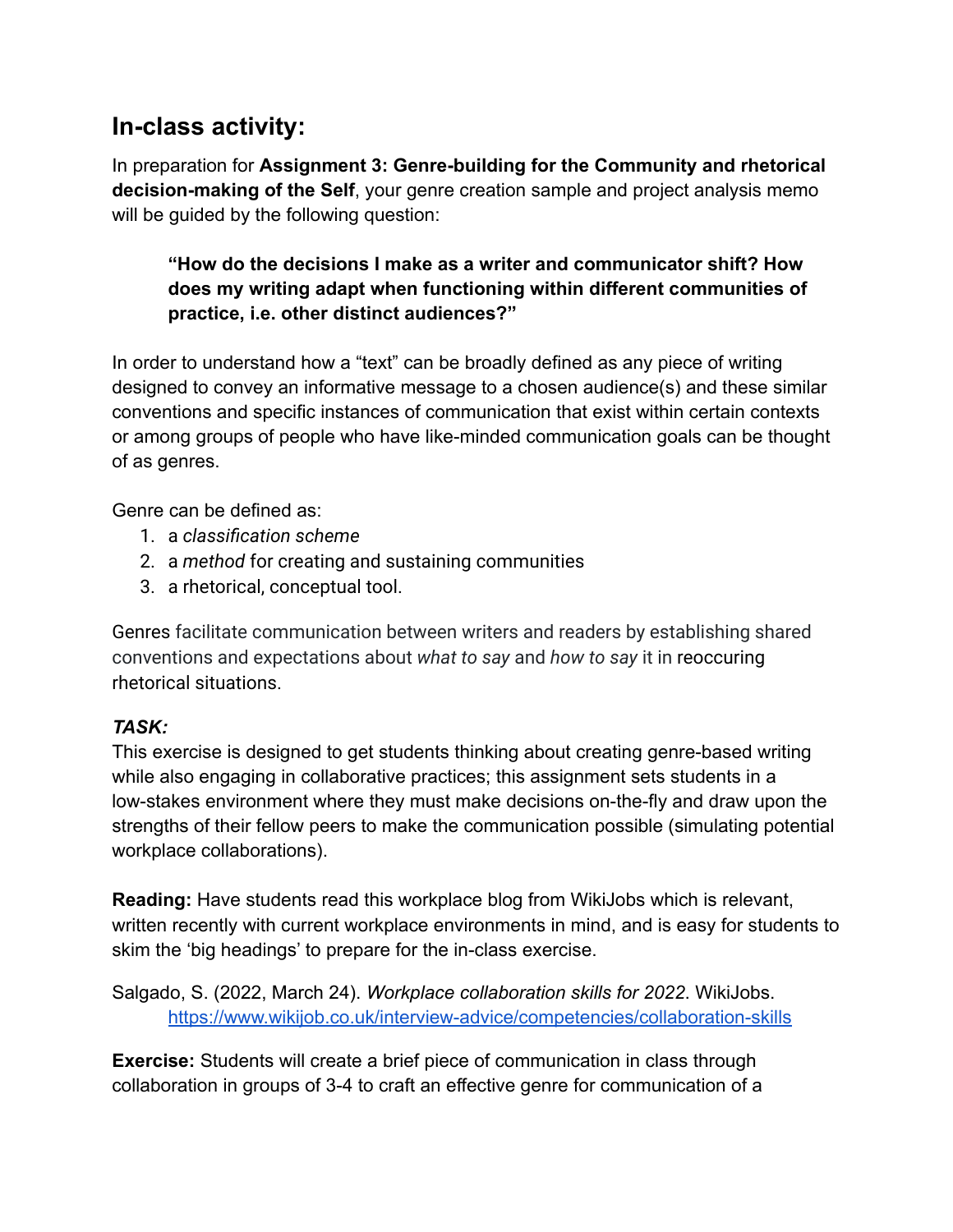purposeful message. Students will delegate "roles" to different members of the communication group to accomplish the task:

Through the creation of one written piece of communication expressed by a genre of your choice, describe to an audience of your peers *how* to most effectively order books from the USF bookstore. Draw upon your own knowledge and experience as a student at USF and delegate the following role responsibilities dependent upon your team's strengths and weakness:

### **Role:**

**Project Coordinator:** the supervisor of the formulation of communication; the individual who makes sure each role is supported, offers help and advice where needed, and presents the final piece of communication in the end to the class on behalf of the group explaining each roles' contribution.

**(1-2) Writer(s):** Writes a piece of communication (no more than 1-page) using an identification of purpose, audience, tone, and context that is rhetorically effective and coordinates with other elements of communication (like visuals).

**Visual Designer:** Creates a rhetorically effective visualization of the information to work in tandem with the written communication piece; one that takes into account the audience and the purpose of the communication and compliments the written portion by telling the story of the information in a visually appealing way. This visual can be sketched, computer-created, etc.

Students may choose to draw upon their own knowledge and experiences as well as extract information from the USF Bookstore website to craft their effective piece of communication collaboratively but the decision is theirs as a team.

#### **After activity, class will regroup to do the following:**

- 1) Have each project coordinator conduct a 5 minute presentation regarding the written communication and visual piece that each group collaboratively created.
- 2) Bring students back together as a class and discuss success, complications, roadblocks and challenges that were experienced when working as a team to create an effective genre choice in an in-the-moment collaboration. Also inquire what each group member feels they could do